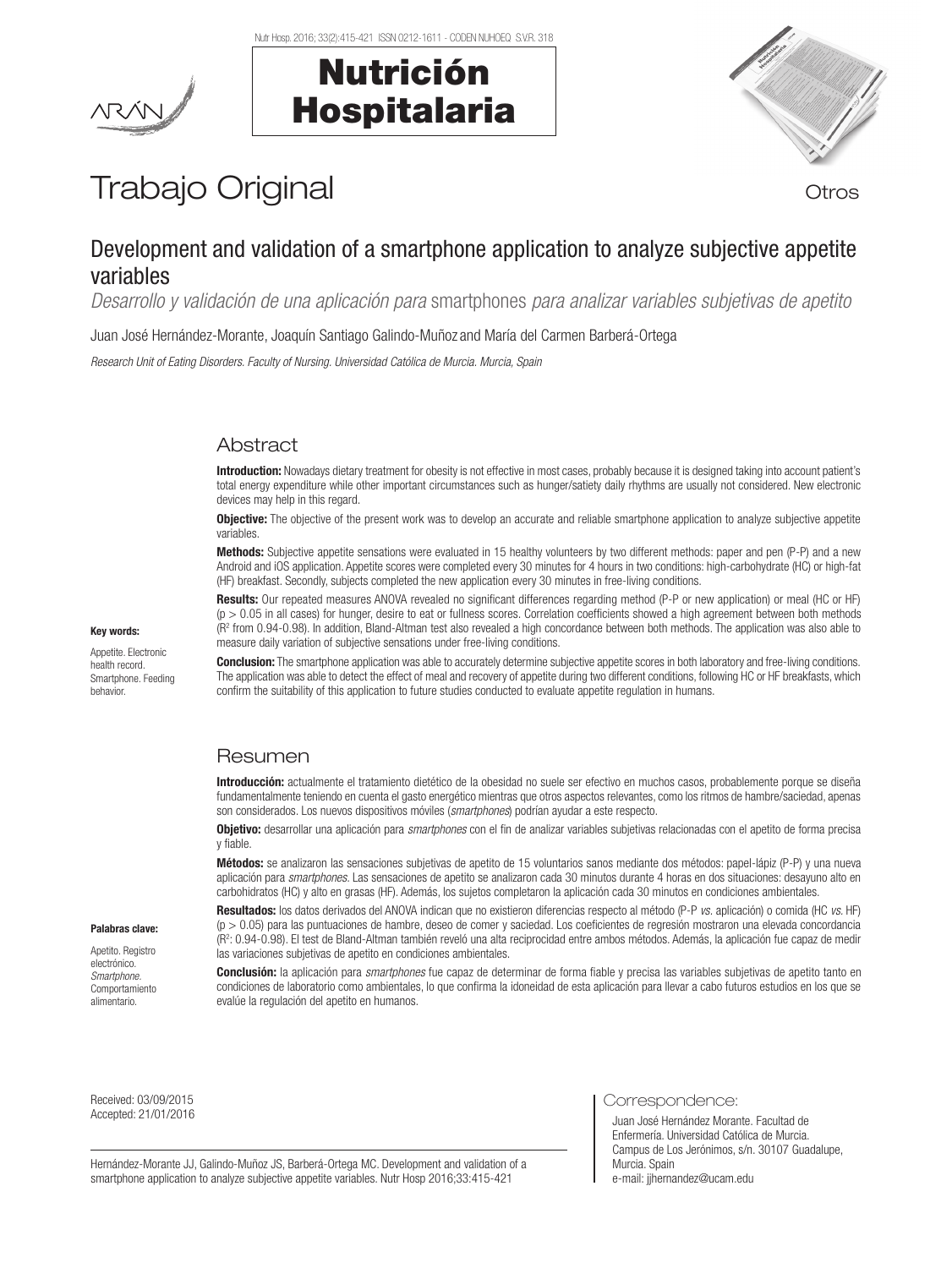# **INTRODUCTION**

Obesity has become the main community health problem in Spain and in most developed countries (1). So far, treatment options are scarce and frequently unsuccessful. For subjects with a BMI > 40, surgical and pharmacological therapies are available but, on the other hand, overweight (BMI: 25-29.9) and moderate obese (BMI: 30-39.9) subjects must follow a behavioral modification therapy, which consist of a hypocaloric diet with an increase of physical activity energy expenditure (2). However, although great advances have been developed in the last years regarding dietary treatments, including group therapy or cognitive-behavioral therapies (3), most patients still fail to achieve the weight loss originally intended (4). This situation might be a consequence of the diet design in itself, since nowadays diet compositions are primarily designed on the base of subject's daily calorie expenditure and patient's food preferences. Furthermore, appetite sensations are not usually taken into account (2). In addition, other important issues like hunger/satiety circadian rhythm are not considered (5) probably because these variables are difficult to assess.

Nevertheless, it is important to keep in mind that although appetite (or hunger/fullness variations) is determined by a complex and reciprocal interaction of genetic, neuroendocrine, environmental and psychological factors (6), it is ultimately a subjective variable and thus it is difficult to assess. These subjective variables, such as pain or sadness, are evaluated in clinical and research settings through visual analogue scales (7), providing valuable information on sensations. However, one important limitation of this method lies in the fact that patients must be closely monitored, so there are important limitations to obtain data on free-living conditions. Fortunately, new electronic devices or smartphones may help in this regard.

Therefore, the objective of the present work was to develop and validate a new Android and iOS application for smartphones to easily assess both single and rhythmical appetite subjective sensations, helping patients and health professionals understand their appetite daily rhythms.

# MATERIAL AND METHODS

# **SUBJECTS**

Fifteen healthy volunteers (10 women and 5 men) with a mean body mass index (BMI) of 23.6 (95% IC: 20.4-26.8) were recruited by means of e-mail and advertisements. Table I summarizes the general characteristics of the population studied.

Subjects with clinically significant illness, including type 2 diabetes, kidney or hepatic diseases, and those taking any medication known to affect body weight (thyroid hormone, corticosteroids, etc.) were excluded. Subjects who were under dietary treatment prior to participation in the present study were also excluded.

Body weight was measured to the nearest 0.1 kg with the subject in underwear, and height was measured to the nearest centimeter. From this data, BMI was calculated. Body fat percentage was also calculated by bioimpedance with a Tanita<sup>®</sup> BC-418 (Tanita Corporation, Tokyo, Japan) in order to exclude possible subjects with normal BMI but excess of body fat.

The survey was carried out from June to December 2014, with previous written authorization from the Catholic University of Murcia Ethics Committee. Patients were informed about the design of this study orally and in written form. An explanation of the research project with regard to ethics was also provided, specifying the aim of the results obtained, ensuring confidentiality and anonymity of the data and conforming to the Helsinki Declaration Agreement.

## **DESIGN**

The present work comprises 2 different experiments. First, a within-subject crossover study was conducted, using time (11 points), meal (HC and HF) and method (P&P and the new application) as independent factors. The 15 subjects were evaluated in 2 experimental days, separated by 7 days. All participants performed two identical experimental procedures using both high carbohydrates (HC) and high fat (HF) meal manipulations, in alternative sequence as previously designed by a Latin square procedure (8).Secondly, these subjects followed a free-living experiment in which they were invited to assess their appetite sensations every 30 minutes during waking hours.

Sample size was estimated according to the variance observed in previous works (8,9). A minimum sample size of 12 subjects

|                                   | <b>Population</b><br>studied<br>$(n = 15)$ | CI (95%)          |  |  |  |
|-----------------------------------|--------------------------------------------|-------------------|--|--|--|
| Clinical characteristics          |                                            |                   |  |  |  |
| Age                               | $24 + 2$<br>$(20-28)$                      |                   |  |  |  |
| Height (cm)                       | $169 + 2$                                  | $(166-173)$       |  |  |  |
| Weight (kg)                       | $68.2 \pm 5.3$                             | $(56, 9 - 79, 5)$ |  |  |  |
| BMI                               | $23,6 \pm 1,5$                             | $(20, 4 - 26, 8)$ |  |  |  |
| Body fat (%)                      | $24.8 \pm 2.1$                             | $(20, 3 - 29, 2)$ |  |  |  |
| RMR (Kcal/day)                    | $1,555 \pm 101$                            | $(1,318-2,134)$   |  |  |  |
| Three factor eating questionnaire |                                            |                   |  |  |  |
| Cognitive Restriction of eating   | $7,0 \pm 1,2$                              | $(4, 2-9, 8)$     |  |  |  |
| Hunger                            | $9,8 \pm 1,7$<br>$(6, 1 - 13, 6)$          |                   |  |  |  |
| Eating attitudes test             |                                            |                   |  |  |  |
| Diet                              | $7,1 \pm 1,7$                              | $(3,3-10,9)$      |  |  |  |
| <b>Bulimic symptoms</b>           | $(-0,6-2,1)$<br>$0.8 \pm 0.6$              |                   |  |  |  |
| Oral control                      | $3,8 \pm 1,2$<br>$(1, 2 - 6, 3)$           |                   |  |  |  |
| <b>Total Score</b>                | $11.6 \pm 2.2$<br>$(6, 7 - 16, 4)$         |                   |  |  |  |

Table I. General characteristics of the population studied

*Mean ± sd. CI: confidence interval. BMI: body mass index. RMR: resting metabolic rate.*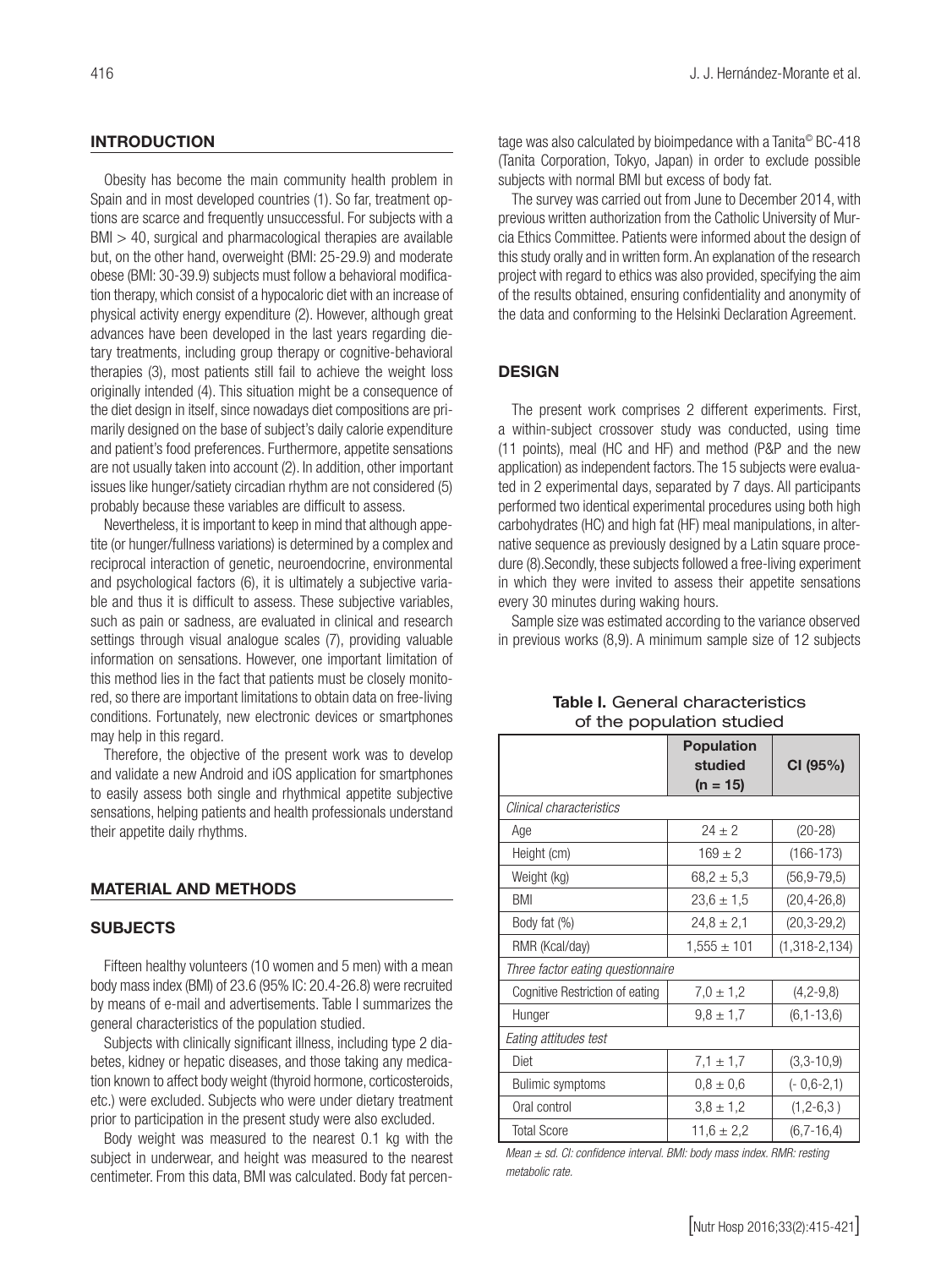was estimated. Finally, our sample size yielded > 80% power that allowed us to detect true within-group differences with an effect size of partial  $\eta^2 \geq 0.5$ .

# SUBJECTIVE APPETITE SCORES

Subjective appetite sensation was analyzed by two different methods. Classical pen and paper (P-P) method consists on a visual analogue scale (VAS) of 100 mm of length (9). The new application (Dietavisa©) was presented in a BQ Aquarius 5 smartphone (supplemental data 1; http://www.nutricionhospitalaria. org/nutricion-hospitalaria-vol-33-n2-contenido-adicional/) with three different screens for every question. Participants were invited to read the question and then move a cursor along a horizontal line. The cursor may be also displayed by a single selection. Once the participants have confirmed that the cursor was in the "real" subjective appetite sensation, they might press a "continue" button to confirm their responses. The horizontal dimension of the new application scale was of 100 pixels of length (99 mm).

Participants were presented with a series of questions accompanied by horizontal lines anchored at each end by the words "Not at all" (translated from the Spanish "*Nada en absoluto*") and "Extremely" (translated from "*Extremadamente*"). The order and wording of the sentences was identical in the two methods: "How hungry do you feel now?" ("*¿Cuánta hambre sientes ahora?"*), "How full do you feel now?" ("¿*Cómo te sientes de saciado ahora*?") and, finally, "How strong is your desire to eat now?" ("¿*Cómo de fuerte es tu deseo de comer ahora*?").

Volunteers completed the two different methods alternatively attending to the Latin square and one method was removed from the sight to ensure they could not compare their responses with the previous method. Each of the three questions was presented individually to the volunteers who were not able to progress to the next question until the current VAS was correctly completed.

For the free-living study, volunteers were asked to complete the smartphone application immediately before breakfast (considered as baseline) and every 30 minutes during waking hours. The smartphone alarm was programmed to alert volunteers to respond to the smartphone application.

# HIGH-CARBOHYDRATE (HC) AND HIGH-FAT (HF) BREAKFAST COMPOSITION

The subjects were interviewed at 08:00 after an overnight fast to analyze baseline appetite sensations. Immediately, participants were invited to eat a fixed breakfast meal consisted on commercially available foods. High-carbohydrate (HC) breakfast had a mean energy content of 506 Kcal (2073 Kj), with a relative contribution of energy from carbohydrates, fat and protein of 71%, 20% and 9% respectively. On the other hand, high fat (HF) breakfast was of 770 Kcal (3164 Kj), with a composition of 31% carbohydrates, 56% fat and 13% protein. Calories were estimated to approximately deliver a 20% of their daily energy expenditure (as estimated as RMR x 1.6).

Four hours after the subjects had finished their breakfast, volunteers were provided *ad libitum* with a fixed meal. Average meal composition was of 41% carbohydrates, 50% fat and 9% proteins (average weight 270 g). The meal was also composed by commercially available products, with a mean energy content of 610 Kcal (2,501 Kj). Subjects were instructed to eat as much as they felt comfortable. The precise composition of breakfasts and fixed meal is available as supplemental data 2 (http://www. nutricionhospitalaria.org/nutricion-hospitalaria-vol-33-n2-contenido-adicional/).

# EATING ATTITUDES

To evaluate the subjects' eating habits and to exclude possible patients with eating disorders symptoms, eating attitudes test-26 (EAT-26) and three factors eating questionnaire (TFEQ) test were performed.

The Eating Attitudes Test-26 (EAT-26) is a standardized measure of symptoms and characteristics of eating disorders (10). For most of the questions, participants indicated the extent to which items were true for them ("I find myself preoccupied with food") using a Likert-scale ranging from (0) "never" to (3) "always". This questionnaire includes three subscales (Diet, Bulimic symptoms and Oral control). Overall scores were calculated using a standardized system of summing responses ( $\alpha$  = 0.83) (10).

The Three Factor Eating Disorder Questionnaire (TFEQ) is a 51-item self-report questionnaire that assesses dietary restraint, loss of control over eating, and subjective feelings of hunger. This measure comprises three subscales (Cognitive Restraint, Disinhibition and Susceptibility to Hunger). This measure demonstrates adequate internal consistency (Cronbach's alpha ranging from 0.79 to 0.92) and good convergent and discriminant validity (11).

#### STATISTICAL ANALYSIS

General characteristics data are presented as mean  $\pm$  sem and the 95% confidence interval. Pearson correlation coefficients were calculated between the AUC of P-P and EVA-APP methods for "hunger", "fullness" and "desire to eat" variables. Repeated measures ANOVA with a within-subjects factor design (time x method x meal) was conducted for the subjective appetite variables studied. A *post-hoc* Bonferroni's correction test was performed for time factor. The same procedure was performed using gender, age and BMI as covariates in an ANCOVA analysis, but our data reflected no association or effect of these variables on the VAS scores, probably because the homogeneity of the subjects studied. Bland & Altman test (12) was also used to evaluate the concordance degree between P-P and EVA-APP methods. This test was calculated for every time evaluated and every appetite variable ("hunger", "fullness" and "desire to eat"). All statistical analyses were carried out using SPSS for windows (release 21.0; SPSS Inc, Chicago, US).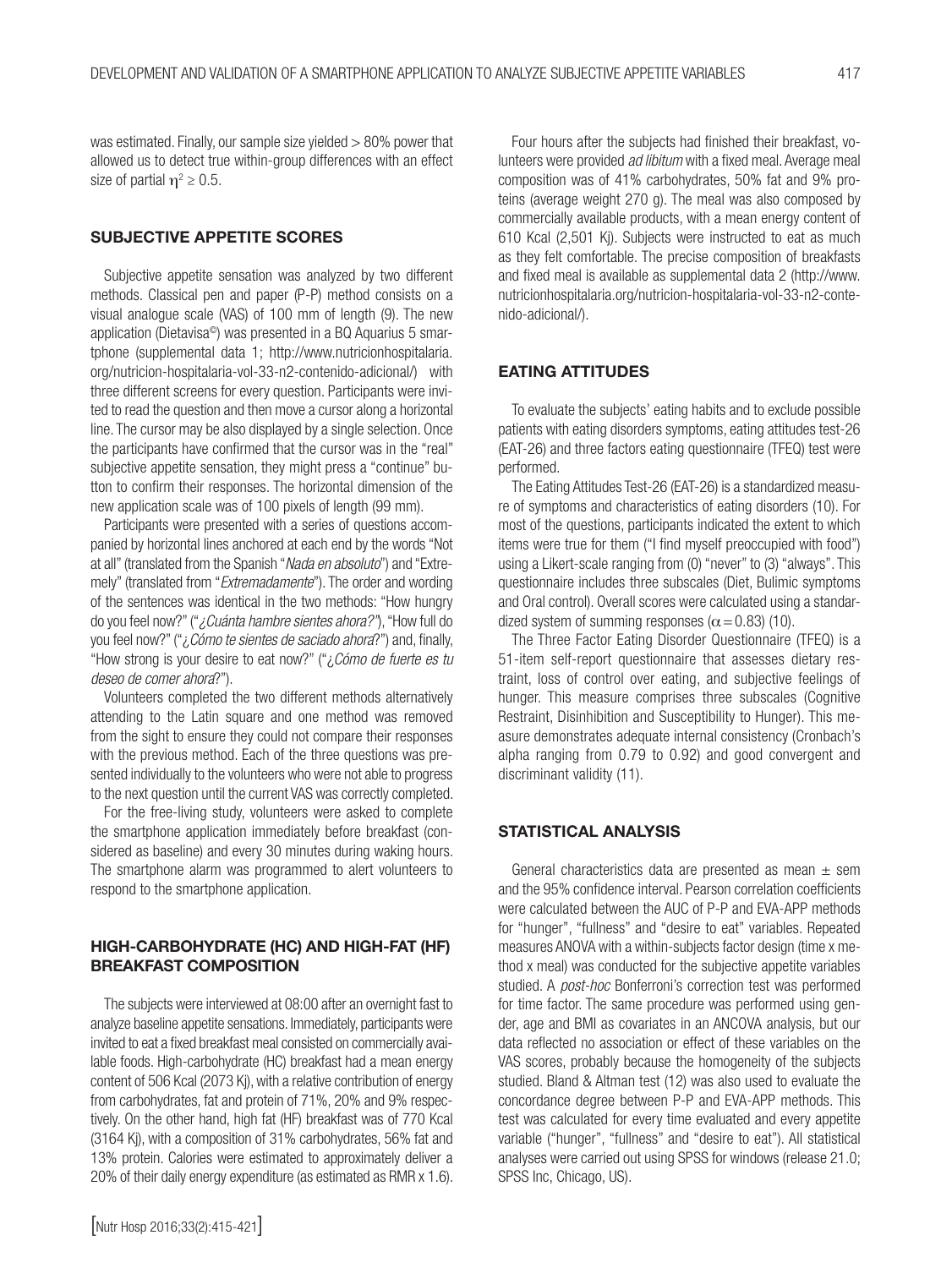# RESULTS

As shown in figure 1, our data indicated that there were no significant differences regarding method (P-P or new application) or meal (high carbohydrates or high fat) ( $p < 0.05$  in all cases) for hunger score. There was a similar trend for "desire to eat" scores (data not shown). Furthermore, figure 1 illustrates the profile of "fullness", which showed the same situation, specifically, there were no differences between methods or meals. In all subjective appetite variables studied, there was a significant effect of time, with higher ratings of "hunger" and "desire to eat" and lower ratings of "fullness" as subjects moved from baseline (after breakfast).

Table II shows the correlation coefficients  $(r^2)$  among AUCs for the variables studied. Attending to data obtained, both methods showed an extremely high correlation, since the coefficients vary from 0.94 for "hunger" in HF and 0.98 for "desire to eat" in HC. Correlation coefficients were very similar between HF and HC.

To further analyze the validity of our smartphone application, Bland-Altman test was carried out (Fig. 2). In this regard, our data reflected a high agreement degree between both methods. Specifically, only baseline "fullness" score slightly rely below the confidence interval  $(\pm 1.96 \times SD)$ .

A brief evaluation questionnaire was conducted to analyze the ease of use and preference of the new application. All participants ( $n = 15$ ) considered more attractive the smartphone application. All subjects except one also preferred the new app. Moreover, 80% of subjects ( $n = 12$ ) considered the smartphone application easier to use and more reliable.

On the other hand, figure 3 represents the daily rhythm of the three appetite related variables studied in 4 volunteers. There was a large drop in subjective "hunger" and an elevation of "fullness" immediately after a meal, which seems to indicate that the smartphone application was able to measure daily variations on subjective appetite sensations.

Finally, data derived from the different tests used confirmed that no subjects showed eating disorder symptoms, since EAT 26 score was not higher than 20 points in any subject. Finally, a positive and significant correlation was observed between  $AUC_{\text{app}}$  for "hunger" and the dimension "susceptibility to hunger" of the TFEQ test ( $r = 0.600$ ,  $p = 0.039$ ), whereas a negative correlation was observed with the AUC<sub>APP</sub> for "fullness" ( $r = -0.598$ ,  $p = 0.040$ ), which taken as a whole seems to support the validity of the obtained data through the new EVA-APP application.

#### **DISCUSSION**

The present work was carried out with the objective of developing a new tool to analyze subjective appetite variables by administering a visual analogue scale (VAS) electronically with

# Table II. Correlation coefficients between P-P and EVA-APP for 'hunger', 'fullness' and 'desire to eat'AUC

|                 | <b>High</b><br>carbohydrates |         | High fat |         |
|-----------------|------------------------------|---------|----------|---------|
|                 | $R^2$                        | p value | $R^2$    | p value |
| Hunger          | 0.96                         | < 0.001 | 0.94     | < 0.001 |
| <b>Fullness</b> | 0.94                         | < 0.001 | 0.98     | < 0.001 |
| Desire to eat   | 0.98                         | < 0.001 | 0.95     | < 0.001 |



#### Figure 1.

Comparison of subjective hunger ratings using P-P and EVA-APP on the high-carbohydrate (A) and high-fat (B) breakfast days. Data show mean  $\pm$  sem.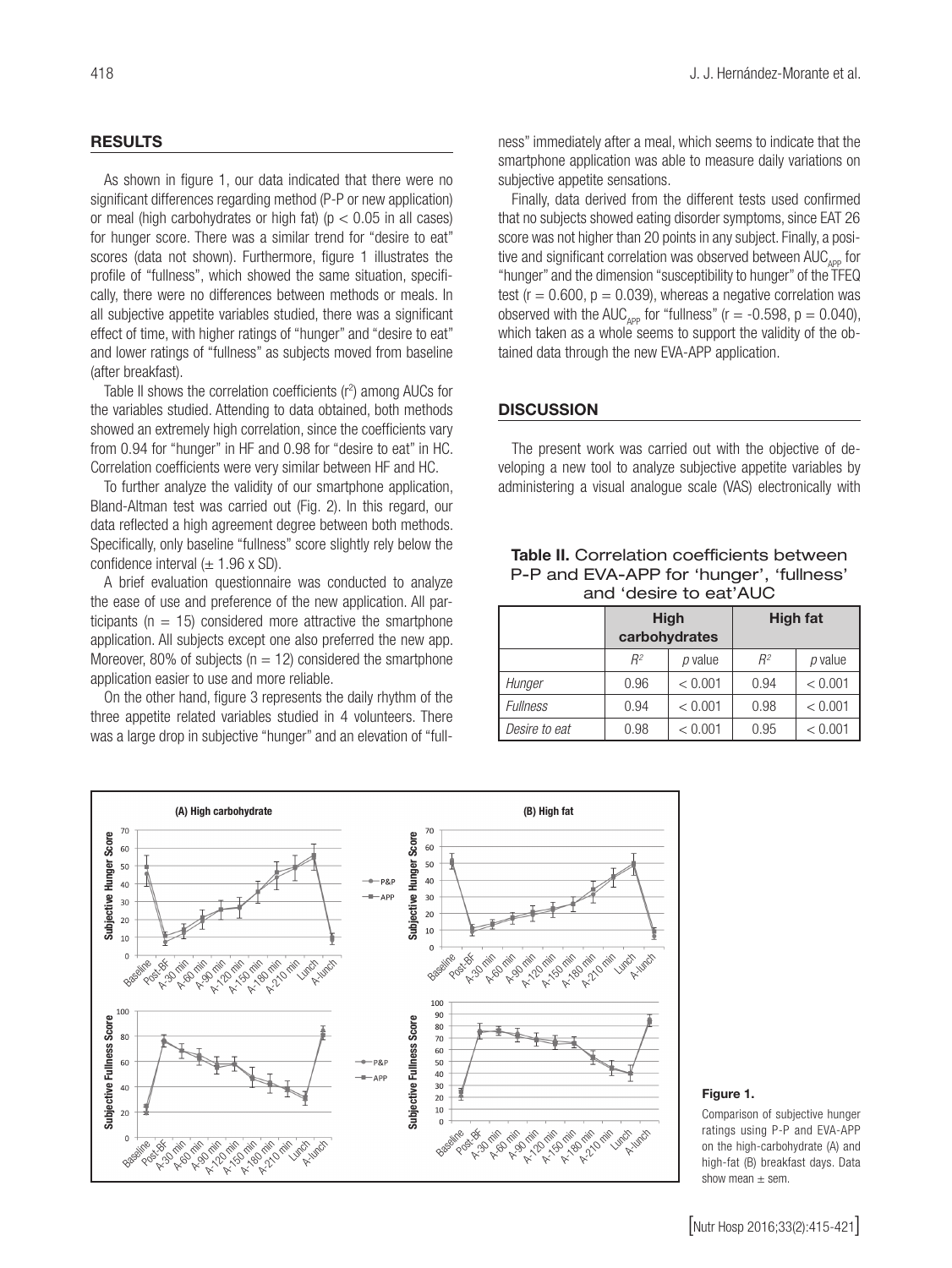

#### Figure 2.

The Bland-Altman analysis showing the bias, limits of agreement, and  $±$  1.96 x SD values of the estimated hunger ratings on the high carbohydrate (HC) and high fat (HF) days by P-P and EVA-APP. Y-axis represents the difference between the measured and the predictivevalues. X-axis represents the mean of the measured and predictive values.

a friendly and easy to use graphical environment and, what is most important, an application that might be able to measure patients' appetite rates without being subjected to direct laboratory observation.

The first step in the development of any new methodology to obtain any data is to measure its reliability and validity. To this regard, our correlation data, and specially, the data derived from our Bland & Altman analysis allow us to confirm that the data obtained through our application is, at least, as reliable as data obtained through the classical paper and pen method.

Nowadays, modern lifestyle have produced drastic changes in the way we eat, which has led to an increase in the number of subjects suffering from overweight or obesity (13). For this reason, the appetite regulation system has been intensely studied by the scientific community and great advances have been performed. Special attention deserves the role of certain hormones, including hunger (ghrelin) and satiety signals (CCK, GLP-1) originated for the gastrointestinal tract, or other central effectors like the neuropeptidergic (NPY, AgRP), monoaminergic (dopamine) and endocannabinoid systems (14), among others.

At first, it might seem that measuring these hormones would be enough to analyze the appetite of these subjects. However, we have been able to recently demonstrate a hormone-resistance state of anorexigenic signals in overweight/obese subjects (15). Therefore, our previous study has revealed that although subjects with an excess of body weight have a higher plasma level of anorexigenic hormones, they eat a higher amount of food and calories (15). This issue reflects the difficulty of measuring appetite, as it depends on numerous factors, including physiological, psychological, educational and even social factors.

The evaluation of these subjective variables such as pain or appetite was traditionally conducted through VAS and data were collected with the use of classical paper and pen (P-P) (9). However, several authors have previously pointed several drawbacks of this methodology. For instance, the integrity of data cannot be checked or verified, questionnaires may be mislabeled and tabulation of data is especially time-consuming (8,9,16). But in our opinion, the most important caveat of P-P methodology is that in long studies (involving more than 24 h) and/or in free-living conditions, subjects often forget to complete the questionnaires at certain times, which imply the lack of relevant data.

To try to avoid these caveats, several authors and especially the group of Blundell et al. have brought great advances about the development of electronic appetite rating systems (8,9) but, to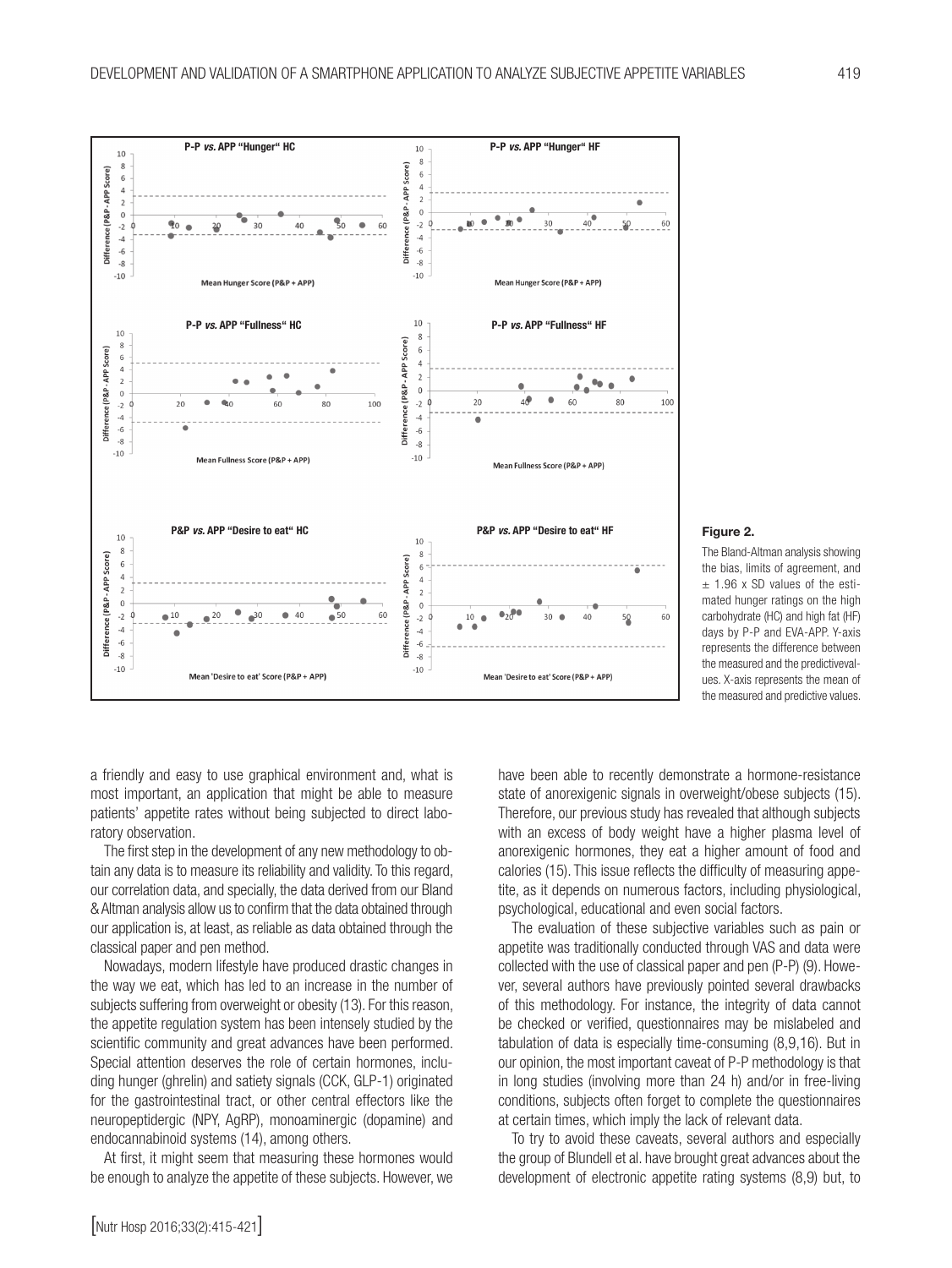

#### Figure 3.

Subjective "hunger", "fullness" and "desire to eat" tracked on the smartphone application EVA-APP during waking hours in 4 volunteers in free-living conditions. Y-axis represents VAS scores and X axis represents daytime. X-axis varies among subjects.

our knowledge, the greatest inconvenience of these previous applications relies on the fact that they are not compatible with present smartphones. Thus, although these applications are quite accurate and reliable they have a disadvantage, which is related to the fact that subjects under study must stay in the laboratory or otherwise carry and external device (like a palmtop) to obtain data. While this situation is quite interesting and have brought a great amount of relevant bibliography regarding appetite regulation (17,18), it could be also interesting to evaluate the appetite rhythms in free living conditions, which may reflect, in a more realistic way, the daily variation of hunger and fullness sensations of the evaluated subjects. This is a key point, since it is tempting to hope that knowing the subjects' daily appetite rhythms, particularly of overweight and obese patients, will allow us to design better hypocaloric diets and increase the effectiveness and adherence of hypocaloric treatment for these subjects.

For this reason, Brunger et al. have recently developed an iPad visual analogue rating system for assessing appetite and satiety similar to the application of the present study (19). However, access to iPad devices is not as widespread as the use of smartphones so, in our opinion, the development of our application may be much more accessible to the general population.

The present work is not absent from limitations. For instance, we did not perform a test-retest analysis to assess reliability of the new application on different time-points. However, this situation may be offset taking into account that the two different experimental days showed strong similarities. Furthermore, it might seem that the sample size was small but previous studies have demonstrated that a sample size of  $n = 12$  is enough to detect a within-subject difference  $> 10$  mm, a criterion appropriate to detect variations in appetite ratings due to technical or physiological differences (20). Particular attention should be paid to potential biases due to the subjects and the design of this study. For instance, our sample was composed by healthy volunteers and only two of them were overweight. Therefore, the validity of our application to evaluate subjective appetite ratings in overweight or obese subjects is still uncertain. Moreover, all subjects were young and familiar with smartphones. In older age groups with less knowledge of new technologies prior training may be necessary to effectively assess appetite sensations in these subjects.

In conclusion, the new smartphone application developed in the present study was able to accurately determine subjective appetite scores in both laboratory and free-living conditions. In addition, the new application was able to detect the effect of meal and recovery of appetite during two different conditions, after a high carbohydrate or a high fat breakfast, which confirms the suitability of this application for further studies conducted to evaluate appetite regulation in humans. Our data also showed no differences between the gold standard P-P method and our smartphone application. Taking into account that our application is easily installable in any iOS or Android smartphone, it is logical to expect that the data collected will allow us and other researchers to easily evaluate patients' appetite sensations.

## ACKNOWLEDGEMENTS

This work was partially supported by the PMAFI 14/02 Project of the Catholic University of Murcia. We would like to thank Rafael Ruiz San Martín for his assistance on the smartphone application development. We also like to thank all volunteers that participated in the present study. Finally, we would like to thank KFTO-Vending S.L. for their support with commercial foods.

## **REFERENCES**

- 1. Franco Sassi. Obesity and the economics of fat: fit not fat. Paris: OCDE Publishing; 2010.
- 2. Gargallo-Fernández M, Breton-Lesmes I, Basulto-Marset J, Quiles-Izquierdo J, Formiguera-Sala X, Salas-Salvadó J. Evidence-based nutritional recommendations for the prevention and treatment of overweight and obesity in adults (FESNAD-SEEDO consensus document). The role of diet in obesity treatment (III/III). Nutr Hosp 2012;27(3):833-64.